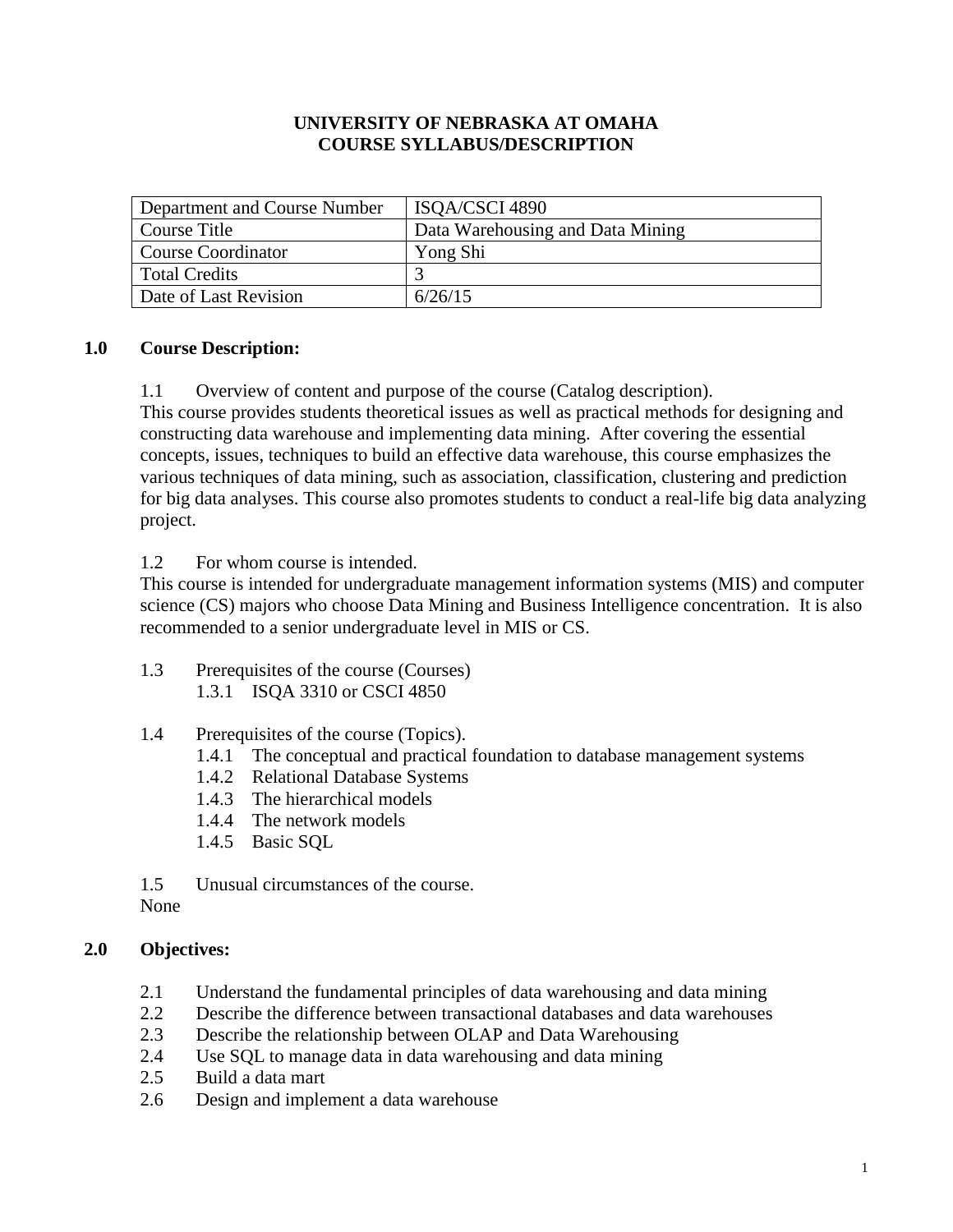- 2.7 Carry out data integration and transformation
- 2.8 Use and create simple data mining algorithms
- 2.9 Apply some commercial tools to conduct data mining
- 2.10 Interpret of data mining results

### **3.0 Content and Organization:**

|                                                  |   | Hours |
|--------------------------------------------------|---|-------|
| Introduction to Data Warehousing and Data Mining |   |       |
| Data Warehouse and OLAP                          |   |       |
| Data Preprocessing                               |   | 3     |
| Data Mining Basis                                |   | 3     |
| Data Characterization and Comparison             |   | 4     |
| <b>Mining Association Rules</b>                  |   | 4     |
| <b>Classification and Prediction</b>             |   | 6     |
| <b>Cluster Analysis</b>                          |   | 4     |
| Integrated Methods of Data Mining                |   | 3     |
| <b>Big Data Analytics and Applications</b>       | 3 |       |
|                                                  |   |       |

### **4.0 Teaching Methodology:**

#### 4.1 Methods to be used.

The basic teaching method will be lectures, discussion, real-life cases, guest speakers. The existing software from the literature or produced by the instructor and commercial products will be used in the class.

### 4.2 Student role in the course

The students will attend lectures, participate in discussion in the class, complete assignments and projects, and complete all exams. The projects can be either individual or group work depending on the situation of each class.

4.3 Contact hours. Three (3) hours per week.

#### **5.0 Evaluation:**

5.1 Type of student projects that will be the basis for evaluating student performance, specifying distinction between undergraduate and graduate, if applicable. For Laboratory projects, specify the number of weeks spent on each project).

The student products will be the assignments, group discussion, projects, examinations, and project presentations.

5.2 Basis for determining the final grade (Course requirements and grading standards) specifying distinction between undergraduate and graduate, if applicable.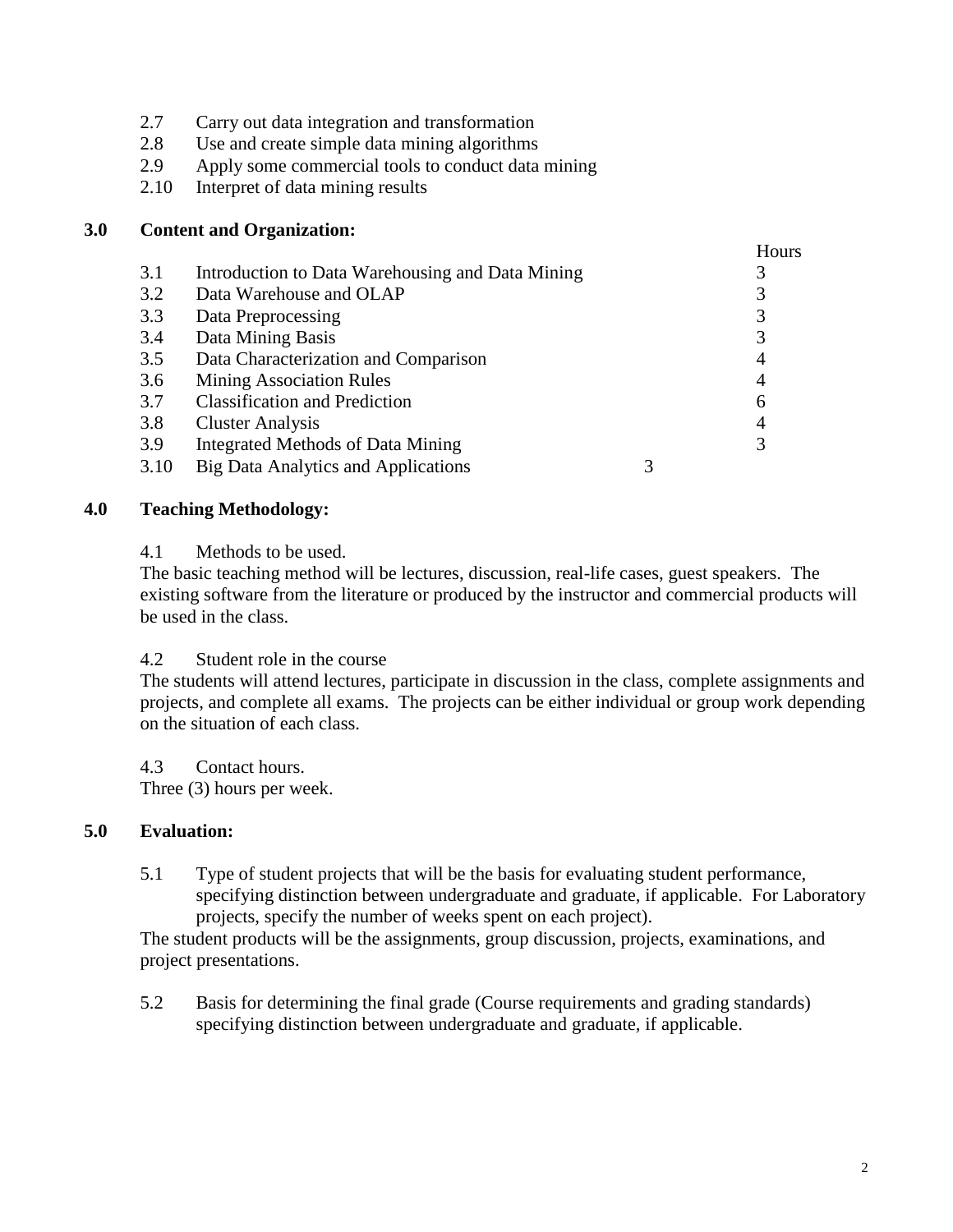| Components    | Grading |
|---------------|---------|
| Participation | 5%      |
| Homework      | 10%     |
| Projects      | 35%     |
| Exams         | 50%     |

### 5.3 Grading scale and criteria.

| Points    | Grade          |
|-----------|----------------|
| 98-100    | $A+$           |
| 95-97     | A              |
| 90-94     | $A-$           |
| 88-89     | $B+$           |
| 85-87     | B              |
| 80-84     | $B -$          |
| 78-79     | $C+$           |
| 75-77     | $\overline{C}$ |
| 70-74     | $\overline{C}$ |
| 68-69     | $D+$           |
| 65-67     | D              |
| 60-64     | D-             |
| $\bar{5}$ | F              |

#### **6.0 Resource Material**

6.1 Textbooks and/or other required readings used in course.

The following textbooks, as examples, can be the required readings in the course. The instructor can also use the cited references in these books as supplementary materials for the course. There is no specific text for the course.

- 6.1.1 David Olson and Yong Shi, Introduction to Business Data Mining, McGraw-Hill, 2007.
- 6.1.2 J. Han and M. Kamber, Data Mining: Concepts and Techniques, Morgan Kaufmann, 2006.
- 6.2 Other suggested reading materials, if any.
	- 6.2.1 Agrawal, R., Imielinski, T. and Swami, A. (1993) 'Data mining: A performance perspective', *IEEE Transactions on Knowledge and Data Engineering*, Vol. 5, 914-925.
	- 6.2.2 Bajgier, S. M. and Hill, A. V. (1982) 'An experimental comparison of statistical and linear programming approaches to the discriminant problems', *Decision Sciences*, Vol.13, 604-618.
	- 6.2.3 Breiman, L., Friedman, J., Olshen, R. and Stone, C. (1984), *Classification and Regression Trees*, Wadswroth, Belmont.
	- 6.2.4 Carpenter, G.A., Grossberg, S., Reynolds, J.H., Markuzon, N., and Rosen, D.B. (1992) 'Fuzzy ARTMAP: A Neural Network Architecture for Incremental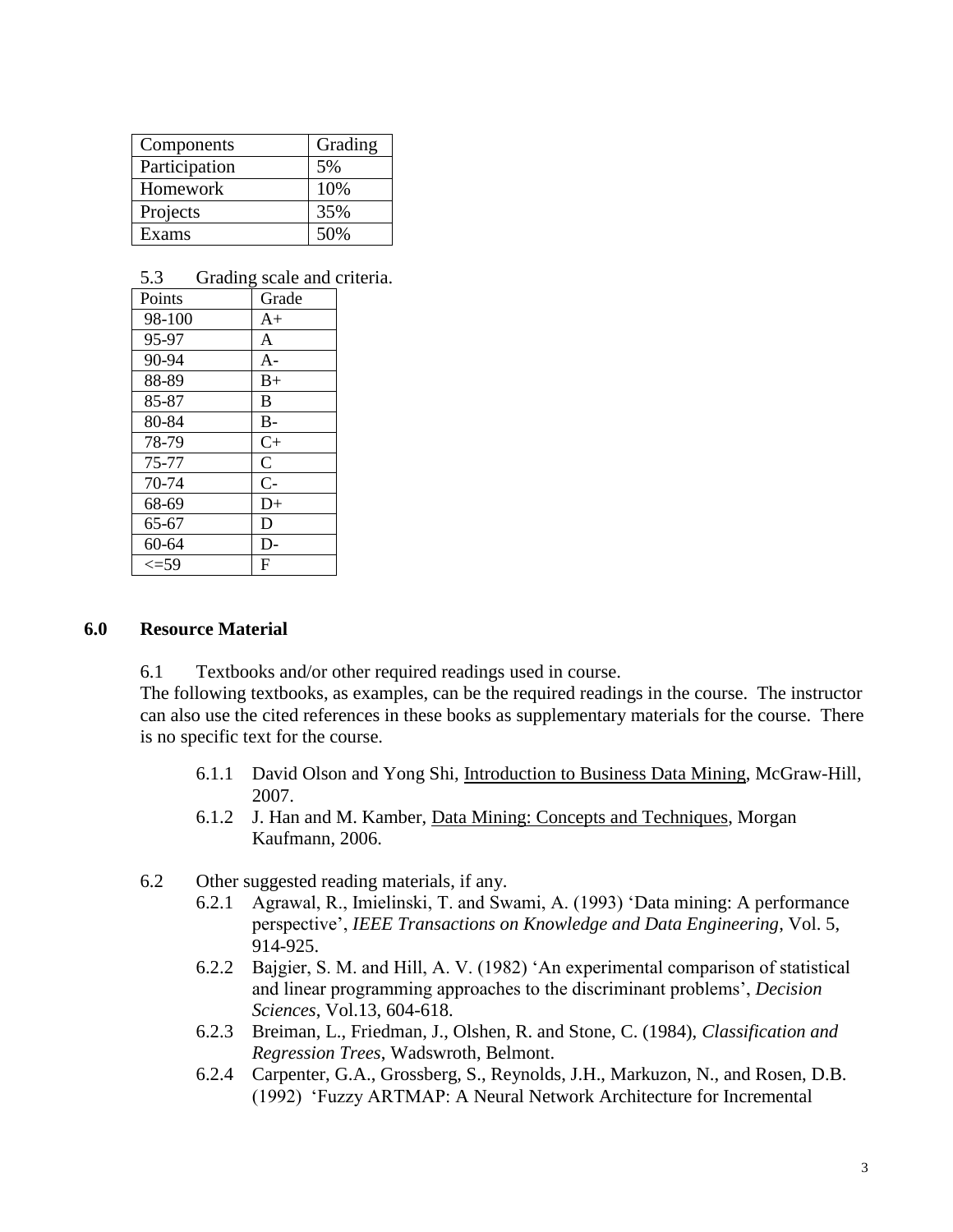Supervised Learning of Analog Multidimensional Maps', *IEEE Transactions on Neural Networks*, 3, 698-713.

- 6.2.5 Carpenter, G.A., Grossberg, S., and Rosen, D.B. (1991) 'Fuzzy ART: Fast stable learning and categorization of analog patterns by an adaptive resonance system', *Neural Networks*, 4, 759-771.
- 6.2.6 Chen, M., Han, J. and Yu, P. (1996) 'Data mining: An overview from a database perspective', *IEEE Transactions on Knowledge and Data Engineering*, Vol. 8, 866-883.
- 6.2.7 Freed, N. and Glover, F. (1981) 'Simple but powerful goal programming models for discriminant problems', *European Journal of Operational Research*, Vol. 7, 44-60.
- 6.2.8 Freed, N. and Glover, F. (1986) 'Evaluating alternative linear programming models to solve the two-group discriminant problem', *Decision Science*, Vol. 17, 151-162.
- 6.2.9 Glover, F. (1990) 'Improve linear programming models for discriminant analysis', *Decision Sciences*, Vol. 21, 771-785.
- 6.2.10 Guo, H. and Gelfand, S.B. (1992) 'Classification trees with neural network feature extraction', *IEEE Transactions on Neural Netwroks*, Vol. 3, 923-933.
- 6.2.11 Jang, J.-S. R., Sun, C.-T. and Mizutani, E. (1997), *Neuro-Fuzzy and Soft Computing*, Prentice Hall, Upper Saddle River, New Jersey.
- 6.2.12 Joachimsthaler, E.A. and Stam, A. (1988) 'Four approaches to the classification problem in discriminant analysis: An experimental study', *Decision Sciences*, Vol.19, 322-333.
- 6.2.13 Koehler, G. J. and Erenguc, S. S. (1990) 'Minimizing misclassifications in linear discriminant analysis', *Decision Science*, Vol. 21, 63-85.
- 6.2.14 Kosko, B. (1992), *Neural Networks And Fuzzy Systems: A Dynamical Systems Approach To Machine Intelligence,* Prentice Hall, Englewood Cliffs, New Jersey.
- 6.2.15 Markowski, E. P. and Markowski, C. A. (1985) 'Some difficulties and improvements in applying linear programming formulations to the discriminant problem', *Decision Science*, Vol. 16, 237-247.
- 6.2.16 Pass, S. (1997) 'Discovering in a value mountain of data', *ORMS Today*, October, 24-28.
- 6.2.17 Quinlan, J. (1986) 'Induction of decision trees', *Machine Learning*, Vol. 1, 81- 106.
- 6.2.18 Rymon, R. (1993), Search through systematic set enumeration, Proceedings of the third international conference on principle of knowledge representation and reasoning. Cambridge, MA, 539-550.
- 6.2.19 Shi, Y., Y.J. Tian, G. Kou, Y. Peng, and J. P. Li (2009), *Optimization based Data Mining: Theory and Applications,* Springer.
- 6.2.20 Shi, Y, Peng, Y., Xu, X and Tang, X. (2002) 'Data mining via multiple criteria linear programming: Applications in credit card portfolio management', *International Journal of Information Technology and Decision Making*, Vol. 1, 145-166.
- 6.2.21 Wise, M., Luo, M. and Lin, Y. (2001) 'Data mining in credit card portfolio management: a multiple criteria decision making approach', in M. Koksalan and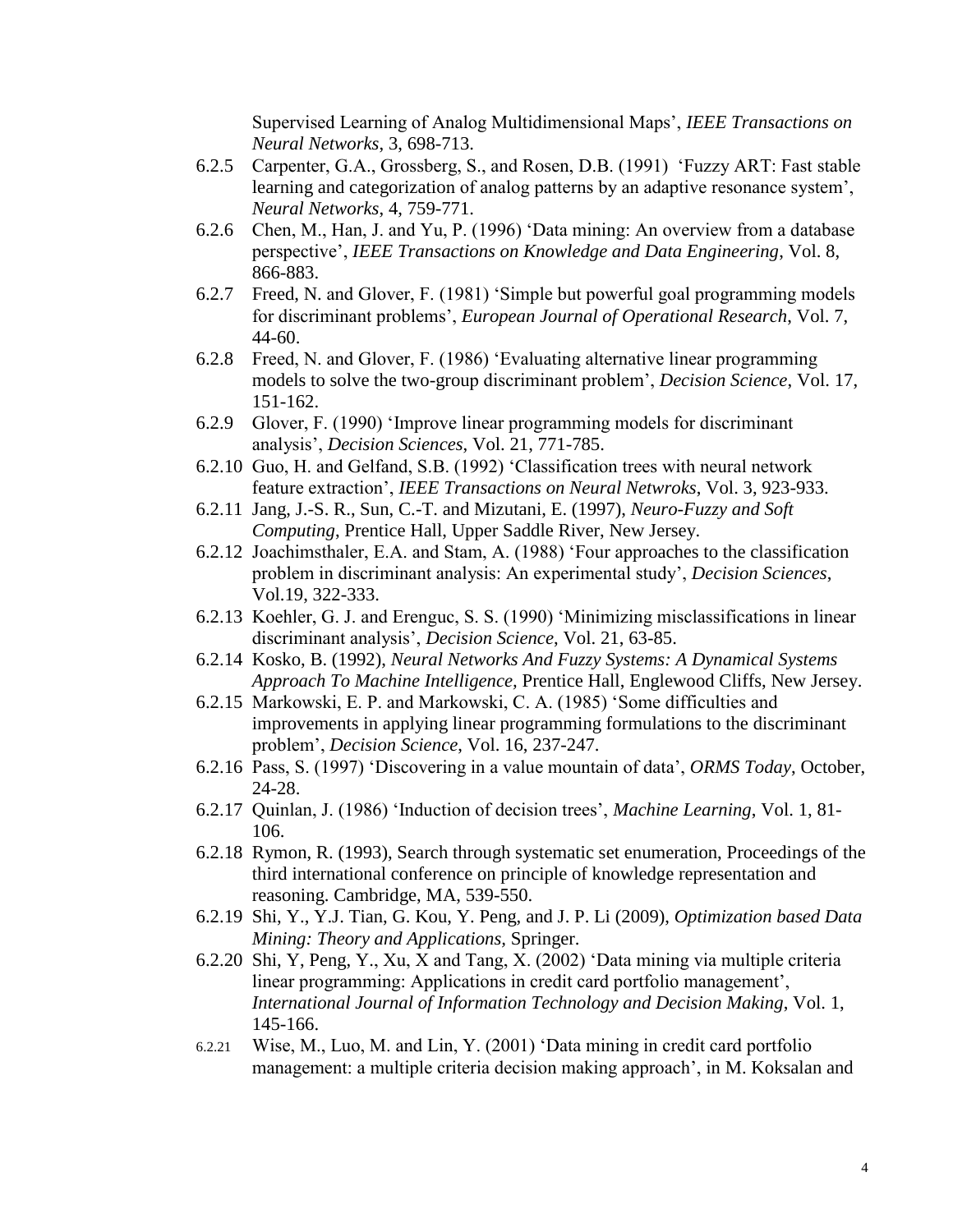S. Zionts, eds., *Multiple Criteria Decision Making in the New Millennium*, Springer, Berlin, 427-436.

- 6.2.22 Shi, Y. (1999) 'Data Mining', in *IEBM Handbook of Information Technology in Business*, Edited by M. Zeleny, International Thomson Publishing Europe.
- 6.3 Other sources of information.
- 6.4 Current bibliography of resource for student's information.

## **7.0 (IS Program) Estimate Computing Accreditation Commission (CAC) Category Content (class time in hours):**

| <b>CAC</b> Category               | Core | Advanced |
|-----------------------------------|------|----------|
| Hardware and software             |      |          |
| Networking and telecommunications |      |          |
| Modern programming language       |      |          |
| Analysis and Design               |      |          |
| Data management                   |      | 36       |
| Role of IS in Organizations       |      | 2        |

# **7.0 (CS Program) Estimate Computer Science Accreditation Board (CSAB) Category Content (class time in hours):**

| <b>CSAB Category</b>                   | Core | Advanced |
|----------------------------------------|------|----------|
| Data structures                        |      |          |
| Computer organization and architecture |      |          |
| Algorithms and software design         |      |          |
| Concepts of programming languages      |      |          |

## **8.0 Oral and Written Communications:**

Every student is required to submit at least  $\qquad 9$  written reports (not including exams, tests, quizzes, or commented programs) to typically  $\frac{1}{\sqrt{5}}$  pages and to make  $\frac{1}{\sqrt{5}}$  oral presentations of typically 10 minutes duration. Include only material that is graded for grammar, spelling, style, and so forth, as well as for technical content, completeness, and accuracy.

## **9.0 Social and Ethical Issues:**

No coverage

# **10.0 Theoretical content:**

Please list the types of theoretical material covered, and estimate the time devoted to such coverage.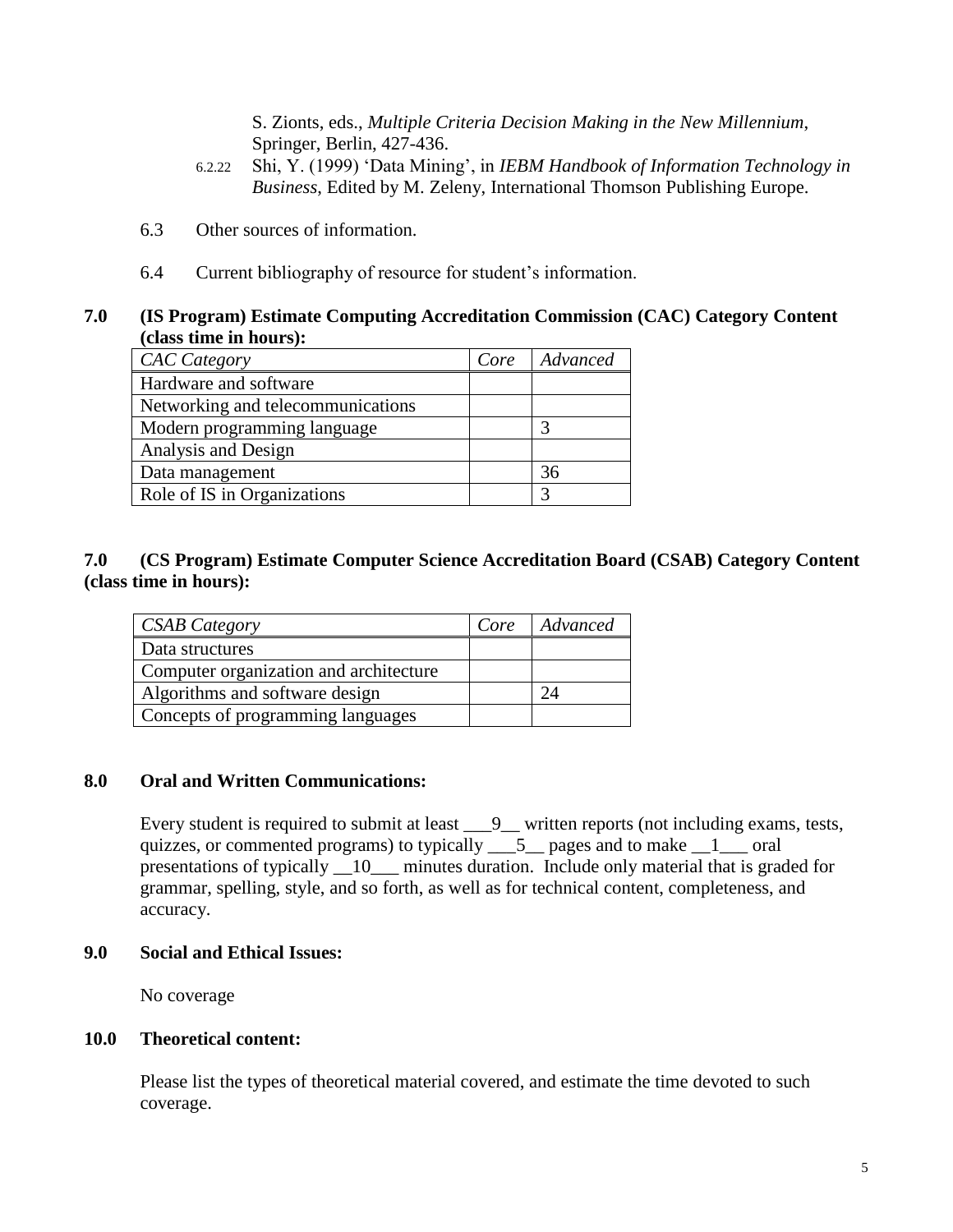This course provides students theoretical issues for designing and constructing data warehouse and implementing data mining.

**Hours** 

10.1 The fundamental principles of Data Warehousing and Data Mining 5

### **11.0 Problem analysis:**

Students learn theoretical and practical methods to design and construct data warehouse and implementing data mining. After covering the essential concepts, issues, techniques to build an effective data warehouse, this course emphasizes the various techniques of data mining, such as association, classification, clustering and prediction for on-line analyses within the framework of a data warehouse architectures. This course also promotes students to conduct a real-life data analyzing project.

### **12.0 Solution design:**

Please describe the design experiences common to all course sections.

|             | -------------------  |         |                 |
|-------------|----------------------|---------|-----------------|
| <b>Date</b> | Change               | By whom | <b>Comments</b> |
| 10/7/03     | Initial ABET version | Shi     |                 |
| 6/25/03     | ABET cleanup         | Wolcott |                 |
| 10/09/07    | <b>ABET</b> revision | Shi     |                 |
|             |                      |         |                 |

## **CHANGE HISTORY**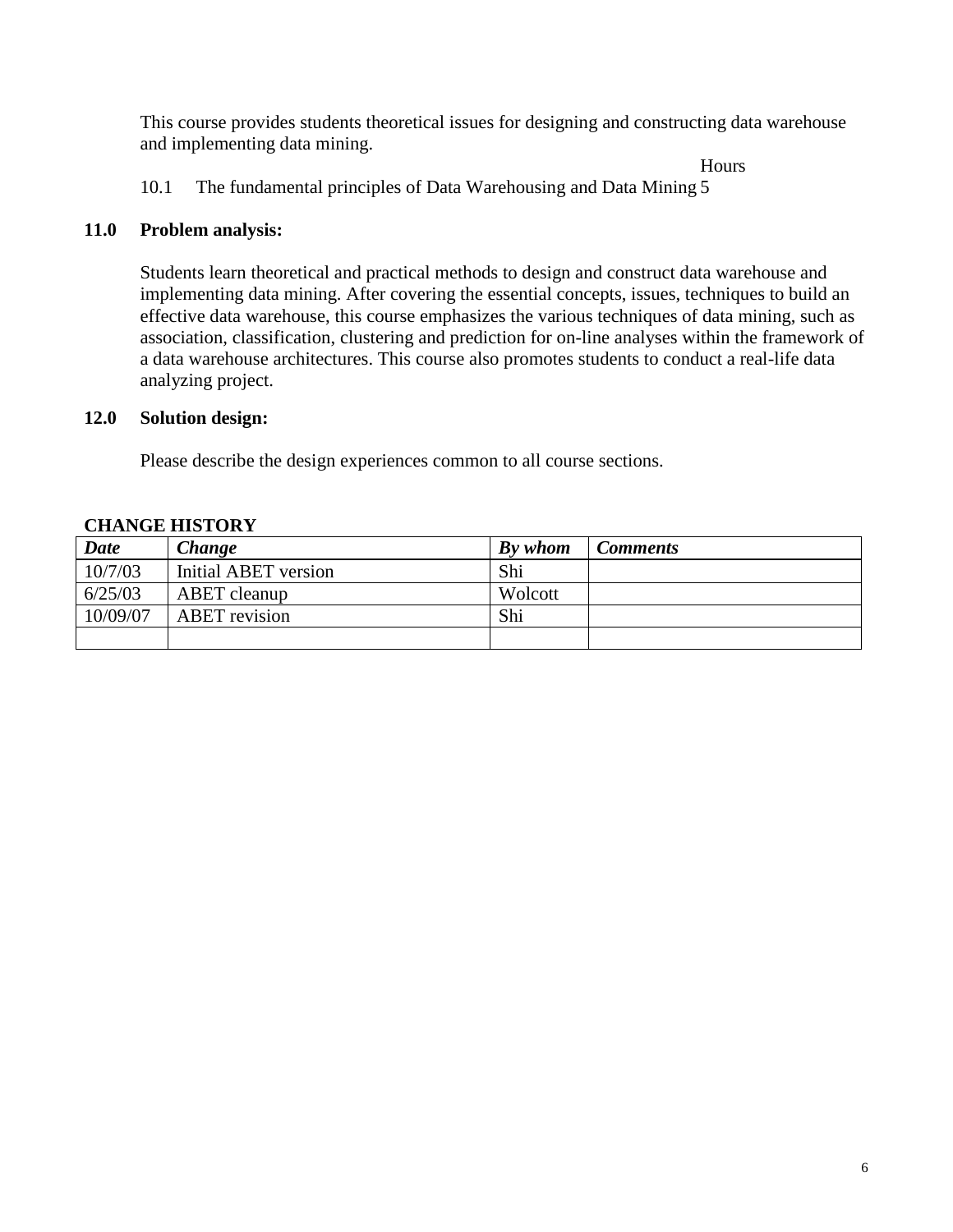### **UNIVERSITY OF NEBRASKA AT OMAHA Mapping of CS Program Outcomes vs. course objectives**

| Department and Course Number |  |
|------------------------------|--|
| Course Title                 |  |
| <b>Course Coordinator</b>    |  |
| <b>Total Credits</b>         |  |
| Date of Last Revision        |  |

**Instructions: Paste or type the course objectives in the left-hand column. Indicate the relationship between course objective and program outcome by placing one of the two following marks in the appropriate cell:**

**S – Strong relationship** 

# **X – Contributing relationship**

|                                    |                             | <b>CS Program Outcomes</b>  |                                   |                        |                    |                             |                                 |                                        |                                  |                       |                                  |
|------------------------------------|-----------------------------|-----------------------------|-----------------------------------|------------------------|--------------------|-----------------------------|---------------------------------|----------------------------------------|----------------------------------|-----------------------|----------------------------------|
| Course objective                   | (a) knowledge of discipline | (b) analyze problem, define | (c) design and implement solution | (d) function on a team | (e) ethical issues | (f) communicate effectively | (g) analyze impact of computing | (h) continued professional development | (i) Current techniques and tools | (j) apply foundations | (k) apply design and development |
| Principles DW/DM                   | $\overline{\mathbf{X}}$     | $\mathbf X$                 |                                   |                        |                    |                             |                                 |                                        |                                  |                       | $\mathbf{X}$                     |
| Transaction DB vs. DW<br>2.        |                             | $\mathbf X$                 |                                   |                        |                    |                             |                                 |                                        |                                  |                       |                                  |
| <b>OLAP/DW</b><br>3.               |                             | $\overline{\mathbf{X}}$     |                                   |                        |                    |                             |                                 |                                        |                                  |                       |                                  |
| <b>SQL</b><br>4.                   |                             |                             | S                                 |                        |                    |                             |                                 |                                        | S                                |                       |                                  |
| 5.<br>Data mart                    |                             |                             | S                                 |                        |                    |                             |                                 |                                        | S                                |                       | $\mathbf X$                      |
| DW design/implementation<br>6.     |                             |                             | S                                 | S                      |                    |                             |                                 |                                        | $\mathbf X$                      |                       | $\overline{\mathbf{S}}$          |
| 7. Data integration/transformation |                             |                             | $\mathbf X$                       |                        |                    |                             |                                 |                                        |                                  |                       | $\overline{\mathbf{S}}$          |
| DM algorithms<br>8.                |                             | $\mathbf X$                 | S                                 |                        |                    |                             |                                 |                                        |                                  | S                     |                                  |
| <b>Tools</b><br>9.                 |                             |                             |                                   |                        |                    |                             |                                 |                                        | S                                |                       |                                  |
| 10. Interpret DM results           |                             |                             |                                   |                        | $\mathbf X$        | S                           | S                               |                                        |                                  |                       |                                  |
| 11.                                |                             |                             |                                   |                        |                    |                             |                                 |                                        |                                  |                       |                                  |